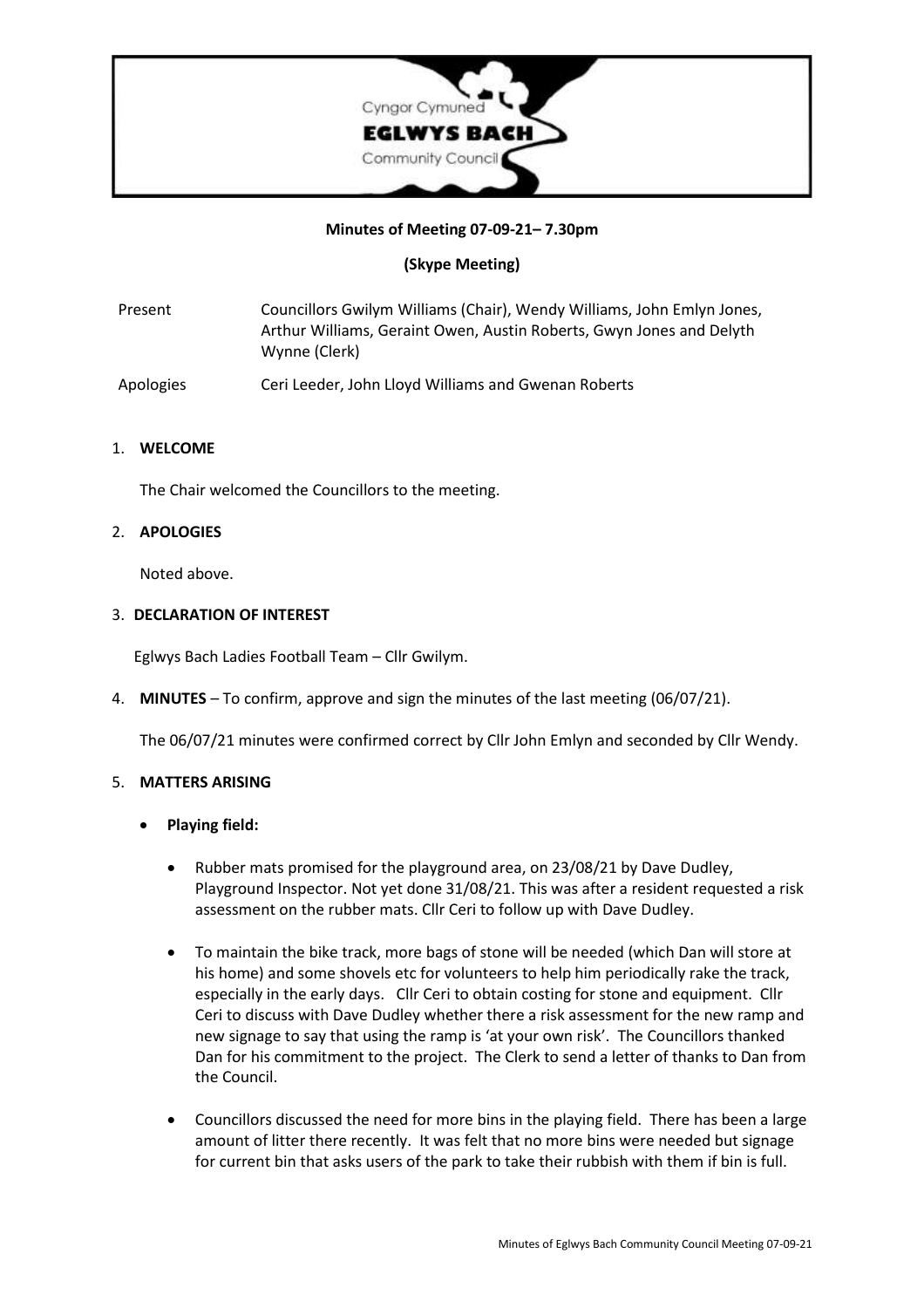

- Dog fouling signage needed. Clerk to write to CCBC to obtain further signs
- Picnic bench has been fitted onto a concrete block. Cllr Ceri has paid £20.00 to the fitter for this work and will need to be re-inbursed.
- Invoices received by Carwyn Evans for the ramp see Finance section below.

# • **Village Toilets:**

Councillors Ceri and John Emlyn have met with Kelly Owen and Gemma Barton-Price, Toilet Inspector, CCBC. CCBC are happy to pay for someone to clean the toilets twice a day for half an hour, an hour a day at £9.80 an hour. Toilets would be open 7.00am-5.30pm, 7 days a week. CCBC would make sure the toilets were to standard. The Clerk to ask if advertisement available to use by CCBC. Councillors considered:

- what is the Council's role as an employer to this person?
- could the toilets' opening times change? open at 9.00am? close later in the Summer, maybe 7.00pm?
- Are they open every day of the year?
- **Council Cemetery:**
	- A letter was received from Mrs E Williams regarding the standard of the cemetery and grass cutting. The Clerk to respond to Mrs Williams to say that the grass is cut regularly and that a wild area is also kept there.
	- There was discussion about how often the grass needs to be cut. The new agreement is only one cut less. Cllr Wendy says the grass was cut without being picked up in the last two rows.
	- Dog Fouling in the Cemetery the Clerk received a response from CCBC to his query:

''We can of course erect some no fouling signs at the cemetery, with regards to the control of dogs in cemeteries the current Dog Control Public Spaces Protection Order states that dogs must be on a lead in such locations so we will ensure that we also erect some dogs must be on a lead signs also.

Unfortunately I am unable to assist with the provision of a bin, this is a matter dealt with by our Environment Roads and Facility Department as such I have forwarded your request on to them and requested they come back to you direct regarding this matter.''

The Clerk to seek permission from the Church to erects signs asking visitors to close the gate and also to order signs.

• **Village Flag:**

Request from Paul Williams who would like permission to 'bind'' the flag during the winter months to the pole, to try and preserve it's life as it is now torn. It will still be lowered for deaths and funerals. The Councillors discussed the issue and decided that the flag would be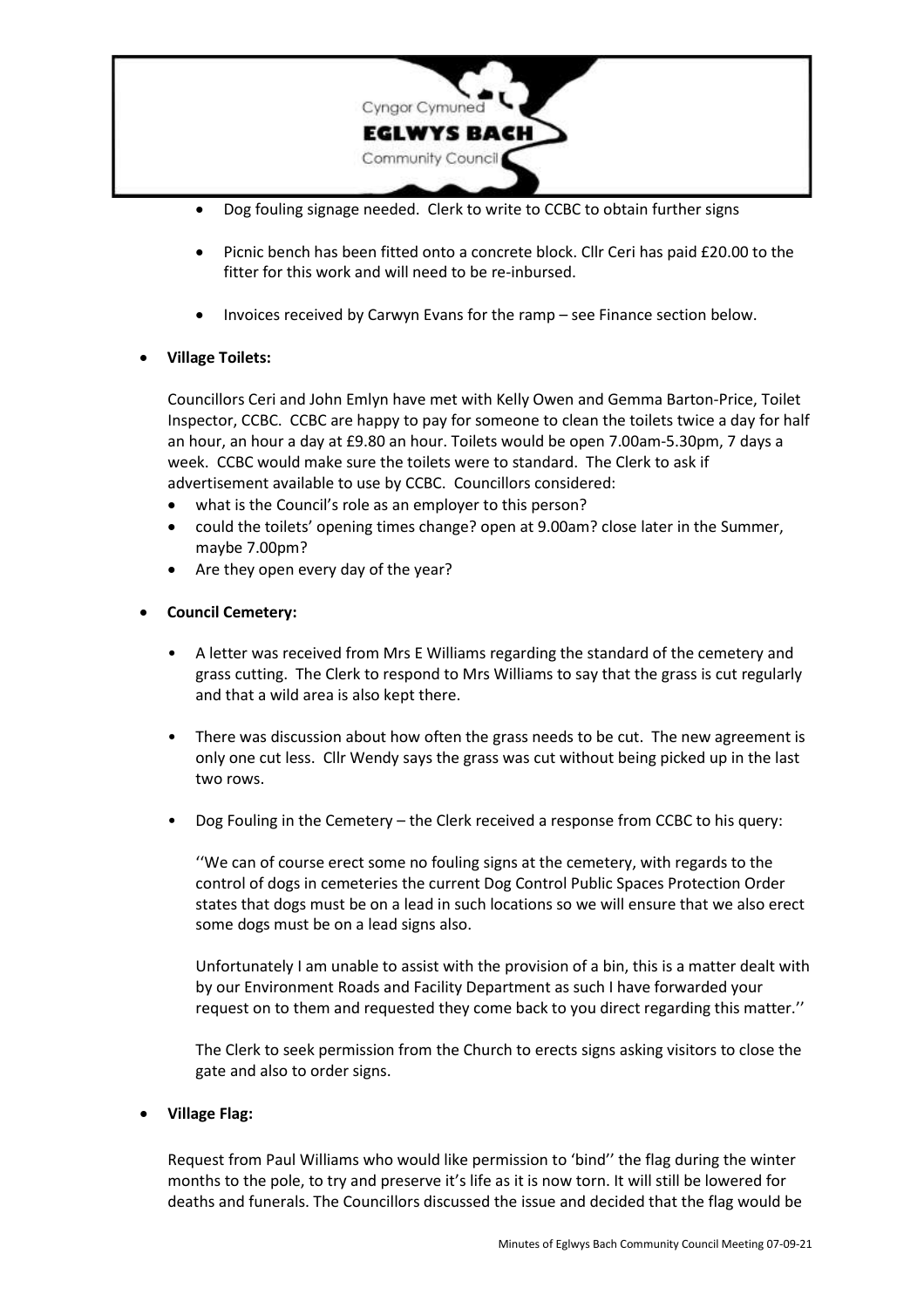

binded or taken down during the winter months, when the clocks are turned. The flag still to be flown at half mast for funerals and flown for any special occasions. Cllr Austin to discuss with Paul.

# • **Village Information Board:**

A resident has asked if the Village Information Board in the 'picnic area' could be renovated as it is in need of attention. It is thought that CCBC originally erected the board.

The Clerk to discuss with CCBC's Rural Team regarding the map. Cllr Wendy to clean the board and report back on the state of the wooden frame.

# • **Fence by river:**

One of the fencing panels dividing the river from the layby down by the school, has been pushed down. Cllr John Emlyn shared pictures with the Councillors. Cllr Austin to discuss with Emyr, ERF Department, CCBC tomorrow about resurrecting the panel and tidying the layby.

# • **Eglwys Bach Ladies Football Team:**

Enquiry from the The Eglwysbach Ladies' Football Team as to whether there is some kind of fund available to put towards the Team's expenses. The Councillors to ask Cllr Ceri to look into grants in the first istance and to obtain further information from the team regarding amount of funding neede and what they would use it for. Cllr Austin to make enquiries also and then refer Mark to funding opportunities. The Clerk to forward the e-mail to Cllr Wendy.

# • **Community Skip:**

The Clerk awaiting a reply from CCBC regarding the skip. If no reply is received in the next few days, the Clerk to send another e-mail and copy Cllr Austin into the correspondence.

#### • **20/21 Audit:**

No update.

#### 6. **PLANNING**

# • **Reference: 0/48693**

Applicant: Mr Tudur Roberts Proposal: Proposed additional bedroom's, extension to existing dwelling. Location: Bryn Bach Rhandir Road Trofarth Betws Yn Rhos LL22 8BW

Closing date: 11/08/2021

No comment.

• **Reference: 0/48700**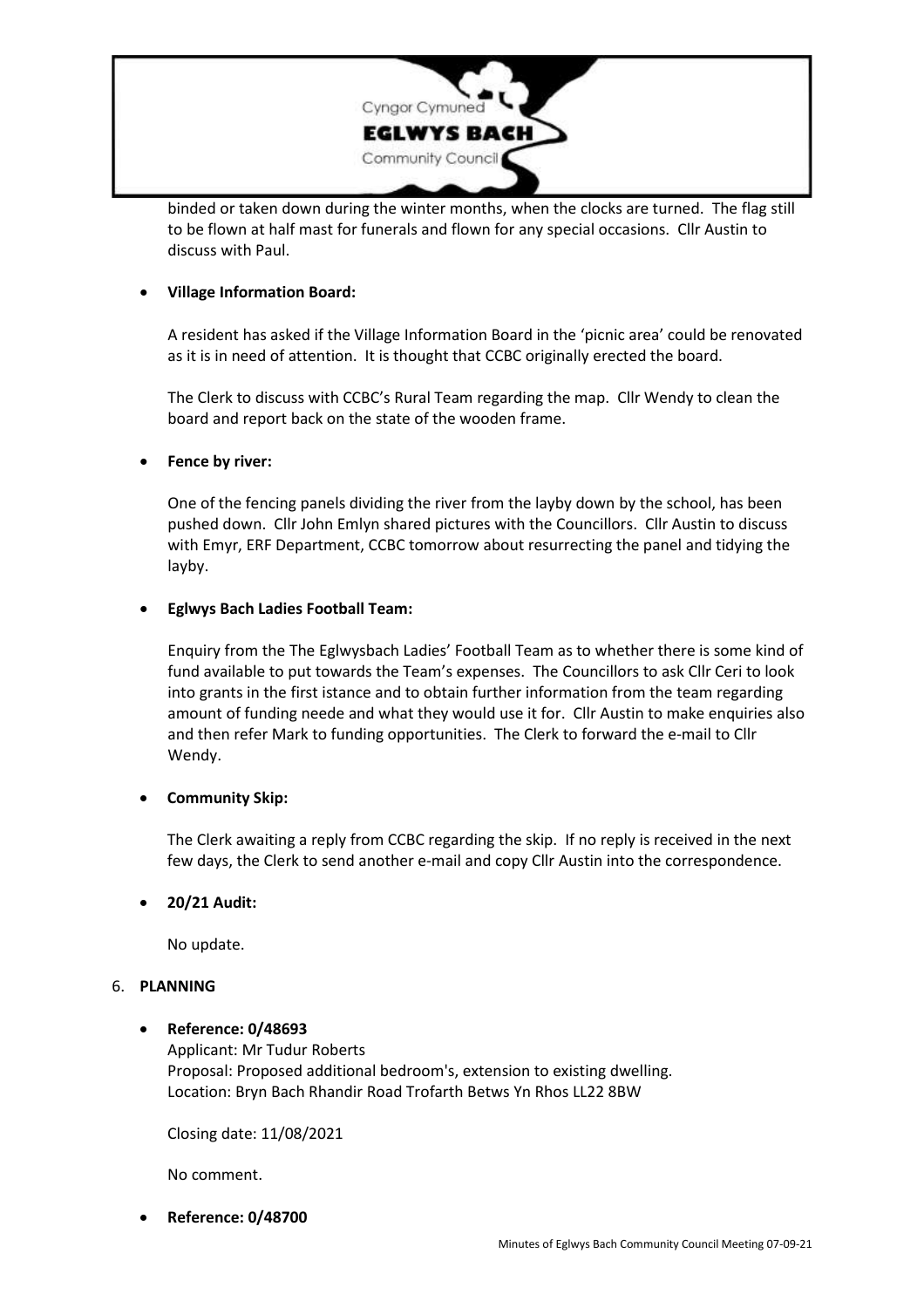

Applicant: Mr and Mrs Robert Shaw

Proposal: Single storey extension to kitchen/dining space to provide required accommodation to accessibility standards within existing dwelling Location: Bodlondeb Rhandir Road Eglwysbach Conwy LL22 8BW

Closing date: 13/08/2021

No comment.

• **Reference: 0/48804** Applicants: Jane and Paul Parry Development: Certificate of existing use for the use of land attached to The Birches as residential curtilage Location: The Birches Eglwysbach Road Eglwysbach LL28 5UD

Closing date: 08/09/2021

No comment.

# 7. **FINANCIAL REPORT**

Cllr John Emlyn reported that the HSBC accounts were able to be kept open. Accounts now working. The Community Council has been given £100.00 by HSBC for all the inconvenience. The Clerk thanked Cllr John Emlyn for all his hard work dealing with the matter.

Current - £9,547.88 Burial - £1,138.70 Deposit - £2,078.31

# **Online payments:**

# **Current:**

- Delyth Wynne (Clerk) £200.00
- Carwyn Evans £1,852.00 (£500.00 taken off invoice total already paid 01/06/21 minutes)
- Iona Edwards, Accountant (PAYE work 20/21 including payslips) £60.00
- HMRC (July, August, September 2021) £150.00

#### **Burial:**

- Arwel Williams (Cemetery Grass Cutting 19/07/21) £345.00
- Arwel Williams (Cemetery Grass Cutting) £345.00
- The Clerk to undertake a VAT rebate at the end of the 2021/22 financial year.

# 8. **CORRESPONDENCE**

• **E-Mail: CCBC – Creu Conwy – Creating the Spark:** Noted as information.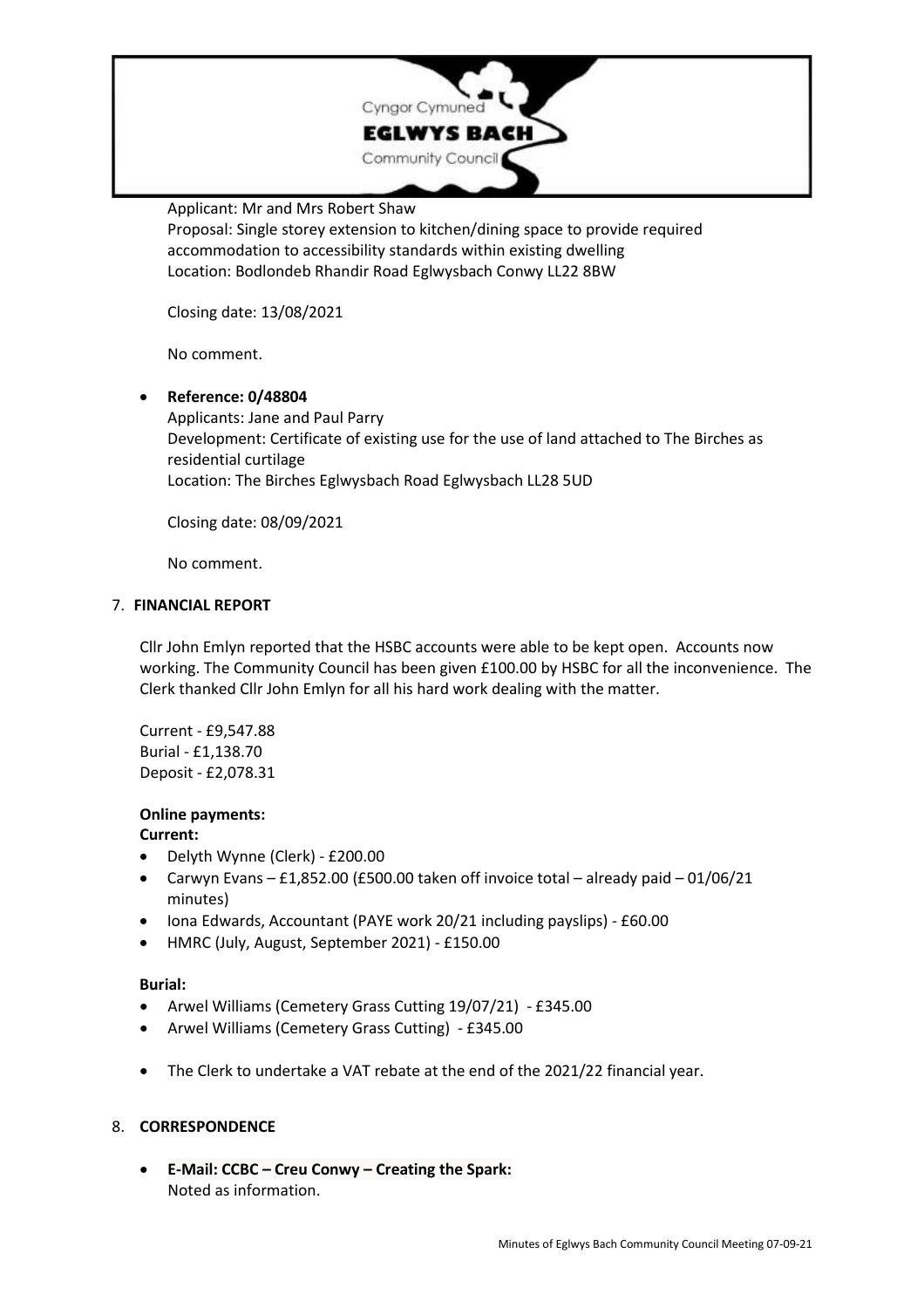

- **E-Bost: CCBC - Briefing Note: for Community and Town Councils- Multi-location meetings:** Noted as information.
- **E-mail: One Voice Wales - Welsh Government Net zero carbon status by 2030: Public sector route map:** Noted as information.
- **E-mail: CCBC - Help us shape the future in Conwy and join the conversation!:** Noted as information.
- **E-Mail: Judith Leslie – Thank you: Fixing of Bryn Derw Stile, Ffordd Gyffylog:** Noted as information.
- **E-Mail: CCBC - Cook and share 2021:** Noted as information.
- **E-Mail: CCBC - Conwy 2025, show your support...:** Noted as information.
- **E-Mail: CCBC - Small grant:** Noted as information.
- **E-Mail: Welsh Government - Draft Local Elections (Principal Areas) (Wales) Rules 2021 and draft Local Elections (Communities) (Wales) Rules 2021:** Noted as information.
- **E-Mail: Gareth Jackson – Freedom of Information request:** The Clerk to reply to request.
- **E-Mail: CCBC - Welsh Government Digital Democracy Grant:** The Clerk to make claim for the cost of Zoom meetings. £14.39 from October onwards.
- **Letter: Mrs E Williams – Village Cemetery:** Discussed above.

#### 9. **ANY OTHER BUSINESS**

- Cartrefi Conwy have just sold one property in the village. What is their policy in relation to these houses? The Clerk to write a letter asking for an explanation of their policy.
- Flooding Scheme Cllr Austin CCBC have received a grant to undertake an anti-flooding scheme in Heol Ffynnon Asa. No further update at present.
- Cars parking by Bodnant's new building and on the corner by the cottage. The Clerk to contact Highways and the contractor R L Davies.
- Ffordd Gyffylog Penisarwaun to Gyffylog holes in the road.
- Ffordd Wanklyn holes in the road.

#### 10. **DATES OF NEXT MEETINGS**